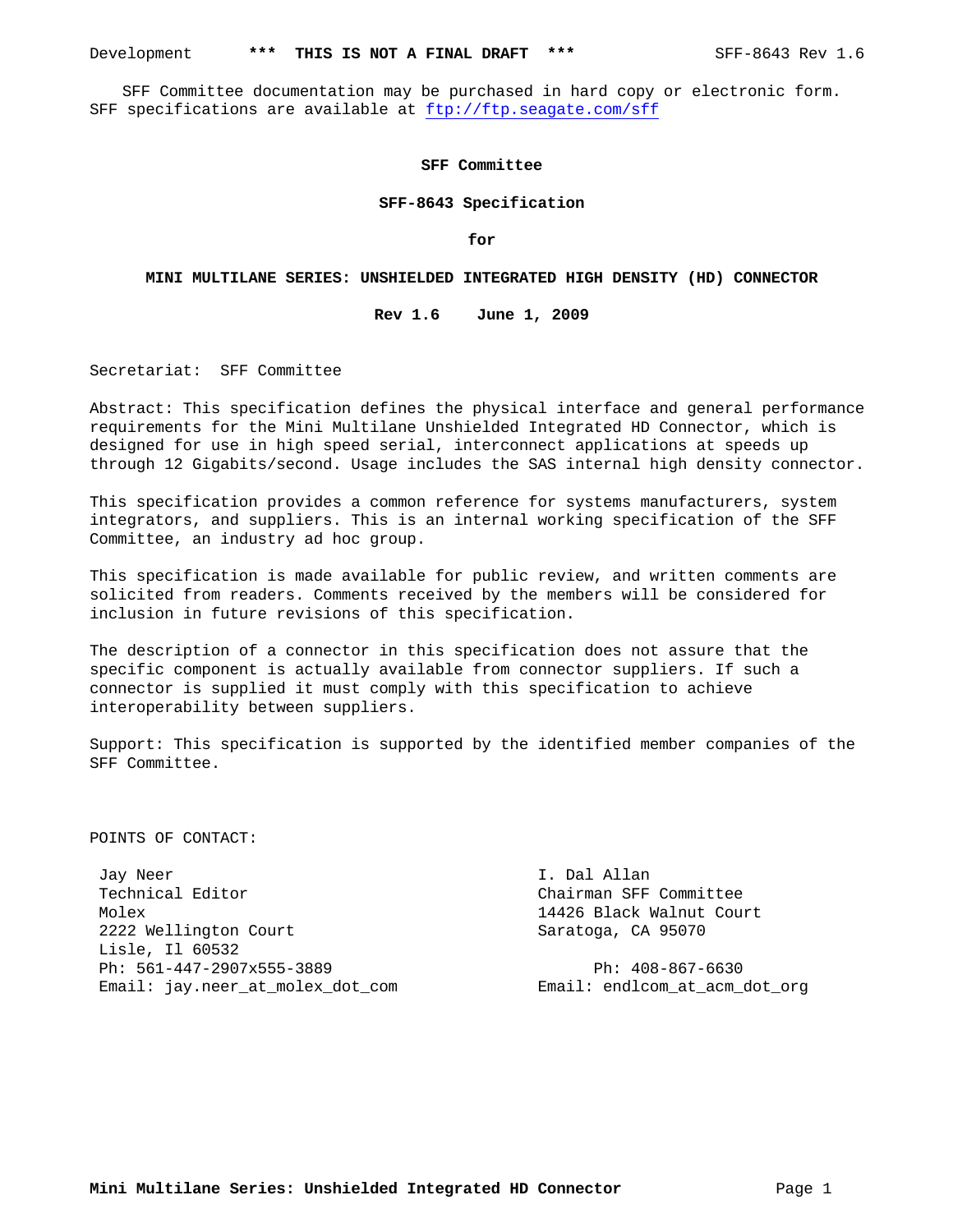#### **EXPRESSION OF SUPPORT BY MANUFACTURERS**

The following member companies of the SFF Committee voted in favor of this industry specification.

tbd

The following member companies of the SFF Committee voted against this industry specification.

tbd

The following member companies of the SFF Committee voted to abstain on this industry specification.

tbd

The user's attention is called to the possibility that implementation to this Specification may require use of an invention covered by patent rights. By distribution of this Specification, no position is taken with respect to the validity of this claim or of any patent rights in connection therewith. Members of the SFF Committee, which advise that a patent exists, are required to provide a statement of willingness to grant a license under these rights on reasonable and non-discriminatory terms and conditions to applicants desiring to obtain such a license.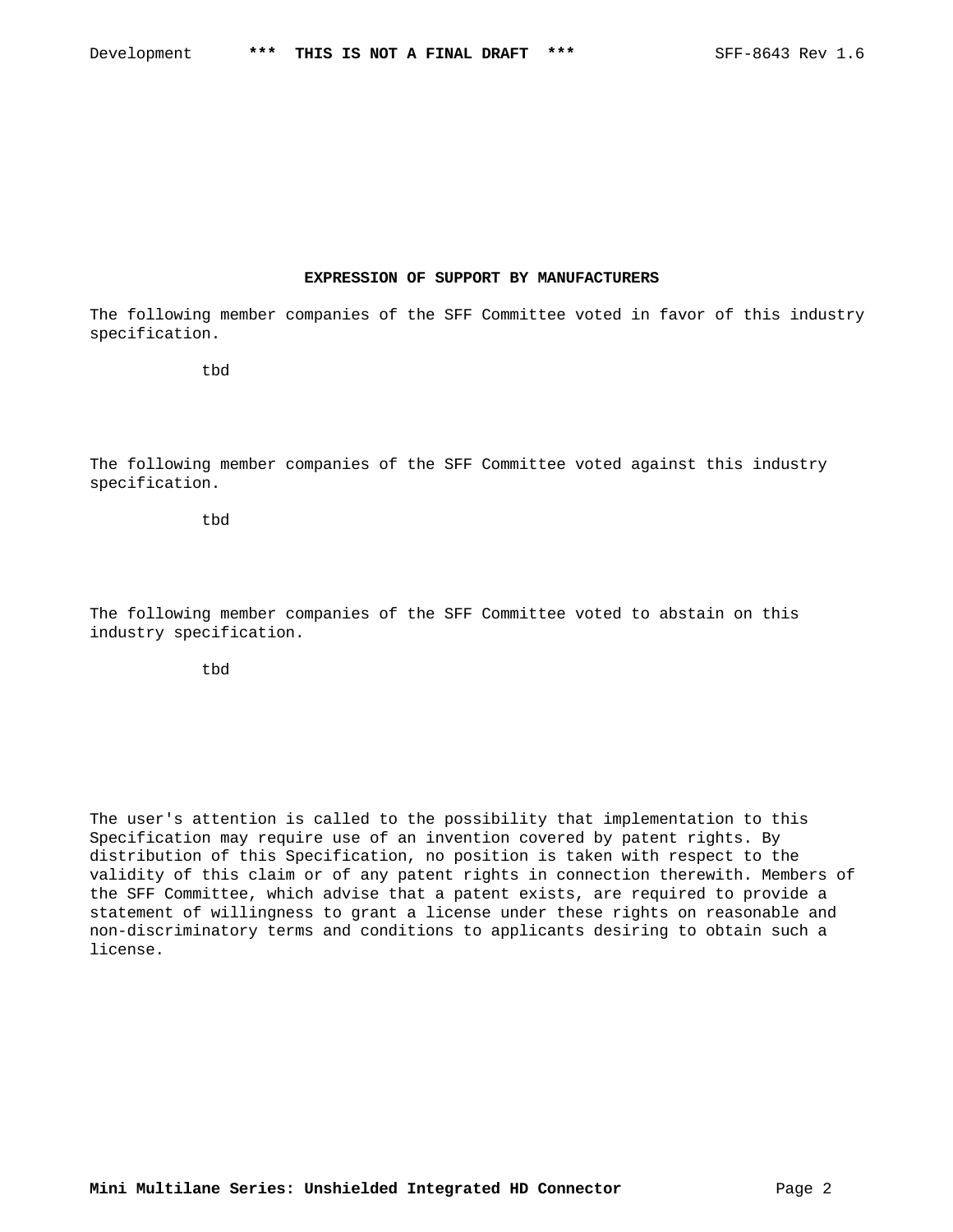#### **Foreword**

The development work on this specification was done by the SFF Committee, an industry group. The membership of the committee since its formation in August 1990 has included a mix of companies which are leaders across the industry.

When 2 1/2" diameter disk drives were introduced, there was no commonality on external dimensions e.g. physical size, mounting locations, connector type, and connector location, between vendors.

The first use of these disk drives was in specific applications such as laptop portable computers and system integrators worked individually with vendors to develop the packaging. The result was wide diversity, and incompatibility.

The problems faced by integrators, device suppliers, and component suppliers led to the formation of the SFF Committee as an industry ad hoc group to address the marketing and engineering considerations of the emerging new technology.

During the development of the form factor definitions, other activities were suggested because participants in the SFF Committee faced more problems than the physical form factors of disk drives. In November 1992, the charter was expanded to address any issues of general interest and concern to the storage industry. The SFF Committee became a forum for resolving industry issues that are either not addressed by the standards process or need an immediate solution.

Those companies which have agreed to support a specification are identified in the first pages of each SFF Specification. Industry consensus is not an essential requirement to publish an SFF Specification because it is recognized that in an emerging product area, there is room for more than one approach. By making the documentation on competing proposals available, an integrator can examine the alternatives available and select the product that is felt to be most suitable.

SFF Committee meetings are held during T10 weeks (see www.t10.org), and Specific Subject Working Groups are held at the convenience of the participants. Material presented at SFF Committee meetings becomes public domain, and there are no restrictions on the open mailing of material presented at committee meetings.

Most of the specifications developed by the SFF Committee have either been incorporated into standards or adopted as standards by EIA (Electronic Industries Association), ANSI (American National Standards Institute) and IEC (International Electrotechnical Commission).

If you are interested in participating or wish to follow the activities of the SFF Committee, the signup for membership and/or documentation can be found at:

## http://www.sffcommittee.com/ie/join.html

The complete list of SFF Specifications which have been completed or are currently being worked on by the SFF Committee can be found at:

## ftp://ftp.seagate.com/sff/SFF-8000.TXT

If you wish to know more about the SFF Committee, the principles which guide the activities can be found at:

ftp://ftp.seagate.com/sff/SFF-8032.TXT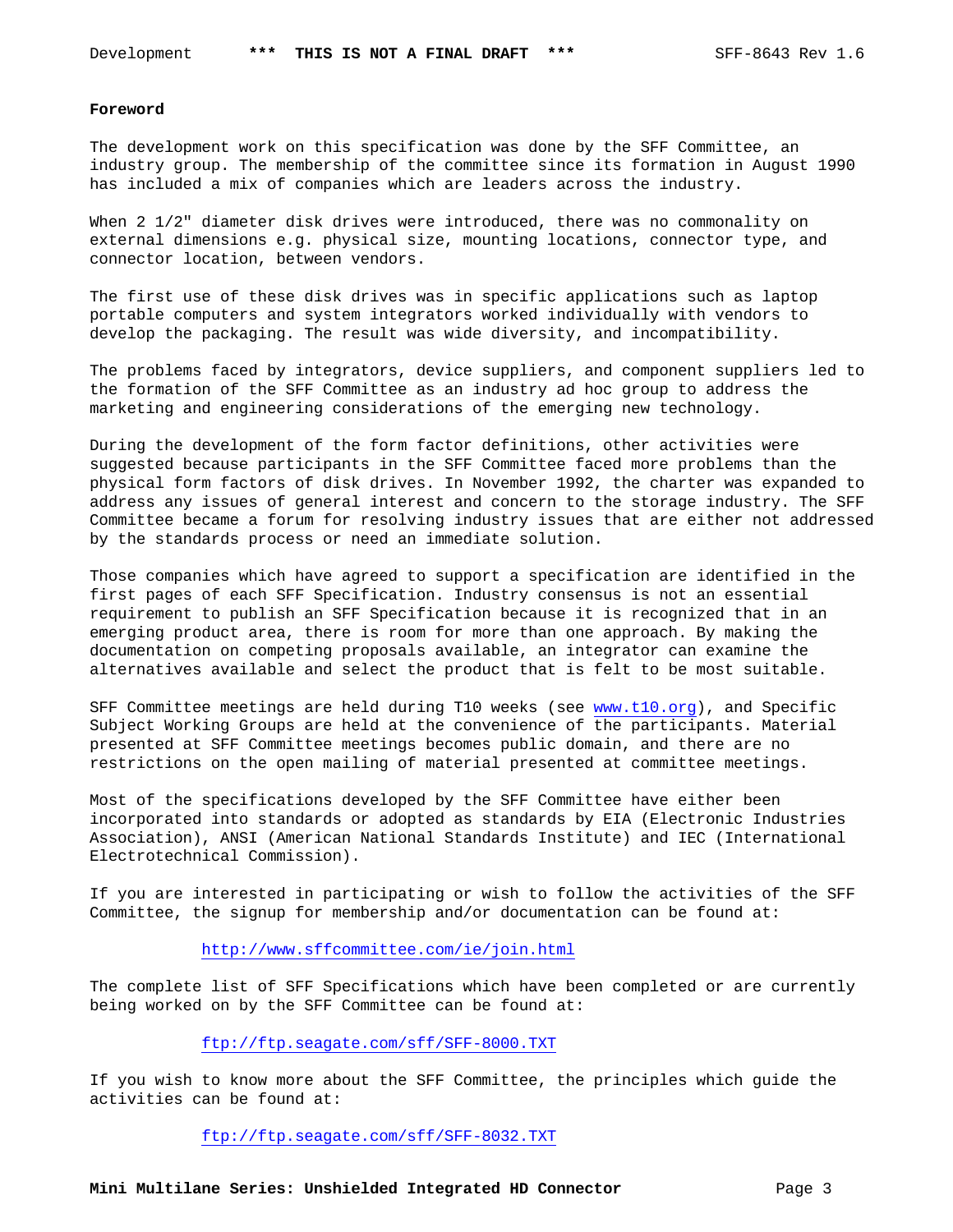Suggestions for improvement of this specification will be welcome. They should be sent to the SFF Committee, 14426 Black Walnut Ct, Saratoga, CA 95070.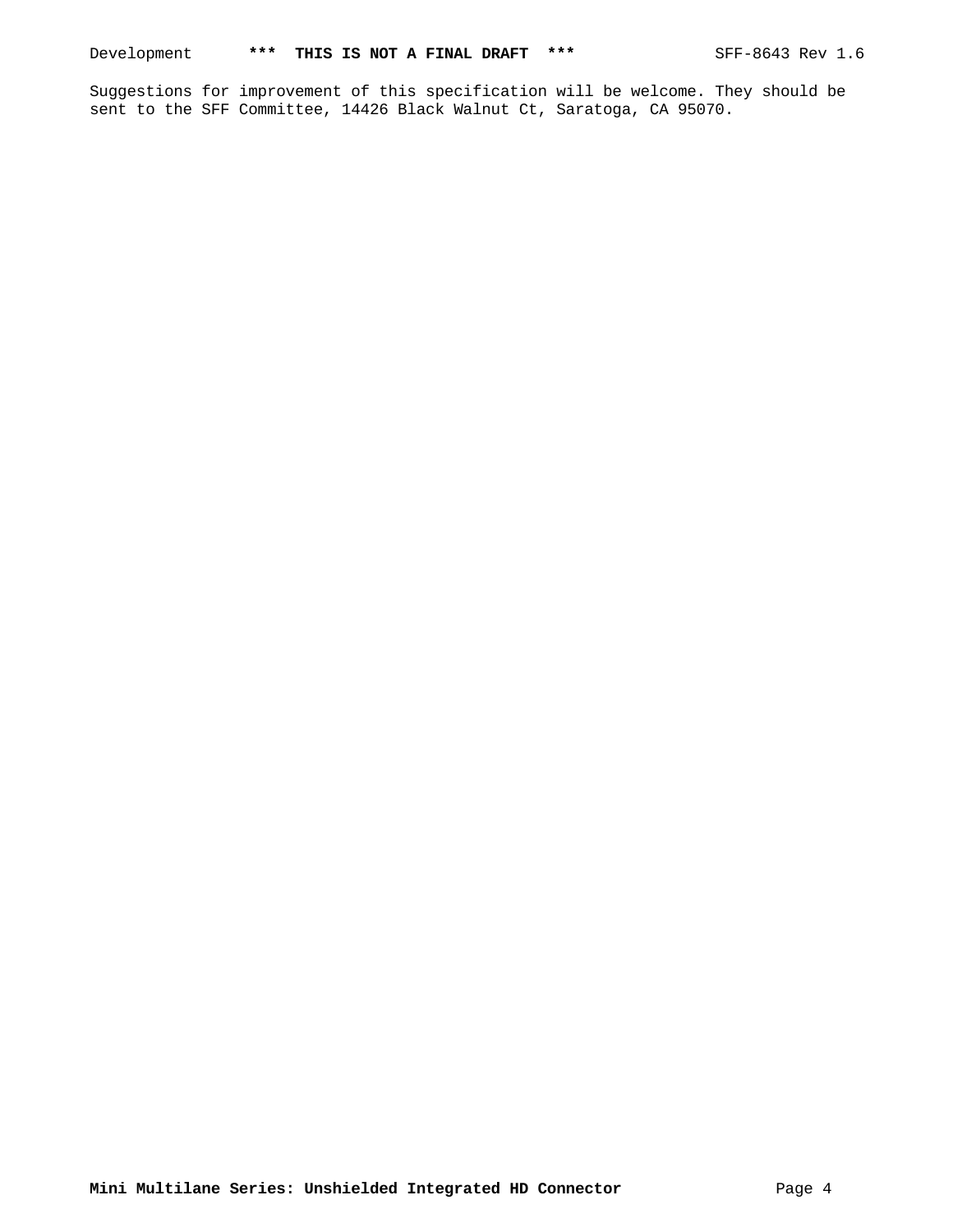#### TABLE OF CONTENTS

- 1. Scope
	- 1.1 Description of Clauses
- 2. References
	- 2.1 Industry Documents
	- 2.2 SFF Specifications
	- 2.3 Sources
- 3. Definitions and Conventions
	- 3.1 Definitions
	- 3.2 Conventions
- 4. Description
- 5. General View
	- 5.1 General View
	- 5.2 Configurations
- 6. Unshielded Integrated HD Connector Dimensional Requirements
	- 6.1 Unshielded Free (Plug) Integrated HD 4x (1x1) Connector Paddle Card
	- 6.2 Unshielded Free (Plug) Integrated HD 4x (1x1) Cable Connector
	- 6.3 Unshielded Free (Plug) Integrated HD 8x (1x2) Cable Connector
	- 6.4 Unshielded Fixed (Receptacle) Right Angle Integrated HD 4x (1x1) Connector Dimensions
	- 6.5 Unshielded Fixed (Receptacle) Right Angle Integrated HD Connector Contact Location
	- 6.6 Unshielded Fixed (Receptacle) Right Angle Integrated HD 1x1, 1x2, and 1x4 Connector Bottom View
	- 6.7 Unshielded Fixed (Receptacle) Right Angle Integrated HD 4x (1x1) Connector Footprint
	- 6.8 Unshielded Fixed (Receptacle) Right Angle Integrated HD 8x (1x2) and 16x (1x4) Connector Footprint
	- 6.9 Unshielded Fixed (Receptacle) Right angle Integrated Connector and Cable Plug Pin Numbering

### FIGURES

|  | Figure 4.1 General View                                                        |
|--|--------------------------------------------------------------------------------|
|  | Figure 5.1 Definitions of Datums                                               |
|  | Figure 6.1 Unshielded Free (Plug) Integrated HD 4x (1x1) Connector Paddle Card |
|  | Figure 6.2 Unshielded Free (Plug) Integrated HD 4x (1x1) Cable Connector       |
|  | Figure 6.3 Unshielded Free (Plug) Integrated HD 8x (1x2) Cable Connector       |
|  | Figure 6.4 Unshielded Fixed (Receptacle) Right Angle Integrated HD 4x (1x1)    |
|  | Connector Dimensions                                                           |
|  | Figure 6.5 Unshielded Fixed (Receptacle) Right Angle Integrated HD Connector   |
|  | Contact Location                                                               |
|  | Figure 6.6 Unshielded Fixed (Receptacle) Right Angle Integrated HD 1x1, 1x2,   |
|  | and 1x4 Connector Bottom View                                                  |
|  |                                                                                |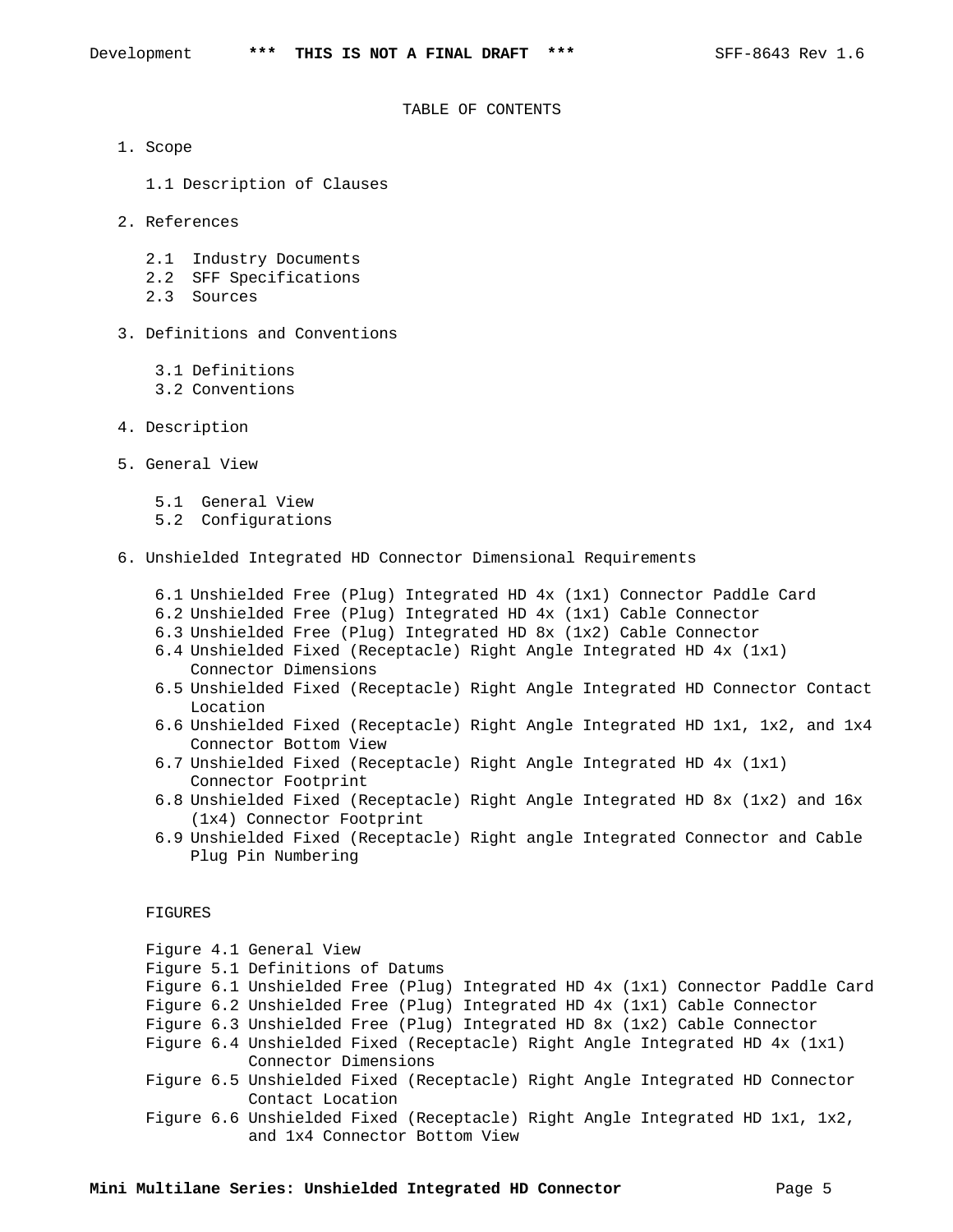| Development | *** THIS IS NOT A FINAL DRAFT *** |  | SFF-8643 Rev 1.6 |
|-------------|-----------------------------------|--|------------------|
|             |                                   |  |                  |

- Figure 6.7 Unshielded Fixed (Receptacle) Right Angle Integrated HD 4x (1x1) Connector Footprint
- Figure 6.8 Unshielded Fixed (Receptacle) Right Angle Integrated HD 8x (1x2) and 16x (1x4) Connector Footprint
- Figure 6.9 Unshielded Fixed (Receptacle) Right angle Integrated Connector and Cable Plug Pin Numbering

TABLES

|  | Table 4.1 General View                                                        |
|--|-------------------------------------------------------------------------------|
|  | Table 5.1 Definitions of Datums                                               |
|  | Table 6.1 Unshielded Free (Plug) Integrated HD 4x (1x1) Connector Paddle Card |
|  | Table 6.2 Unshielded Free (Plug) Integrated HD 4x (1x1) Cable Connector       |
|  | Table 6.3 Unshielded Free (Plug) Integrated HD 8x (1x2) Cable Connector       |
|  | Table 6.4 Unshielded Fixed (Receptacle) Right Angle Integrated HD 4x (1x1)    |
|  | Connector Dimensions                                                          |
|  | Table 6.5 Unshielded Fixed (Receptacle) Right Angle Integrated HD Connector   |
|  | Contact Location                                                              |
|  | Table 6.6 Unshielded Fixed (Receptacle) Right Angle Integrated HD 1x1, 1x2,   |
|  | and 1x4 Connector Bottom View                                                 |
|  | Table 6.7 Unshielded Fixed (Receptacle) Right Angle Integrated HD $4x$ (1x1)  |
|  | Connector Footprint                                                           |
|  | Table 6.8 Unshielded Fixed (Receptacle) Right Angle Integrated HD 8x (1x2)    |
|  | and 16x (1x4) Connector Footprint                                             |
|  | Table 6.9 Unshielded Fixed (Receptacle) Right angle Integrated Connector and  |
|  | Cable Plug Pin Numbering                                                      |
|  |                                                                               |

**Mini Multilane Series: Unshielded Integrated HD Connector** Page 6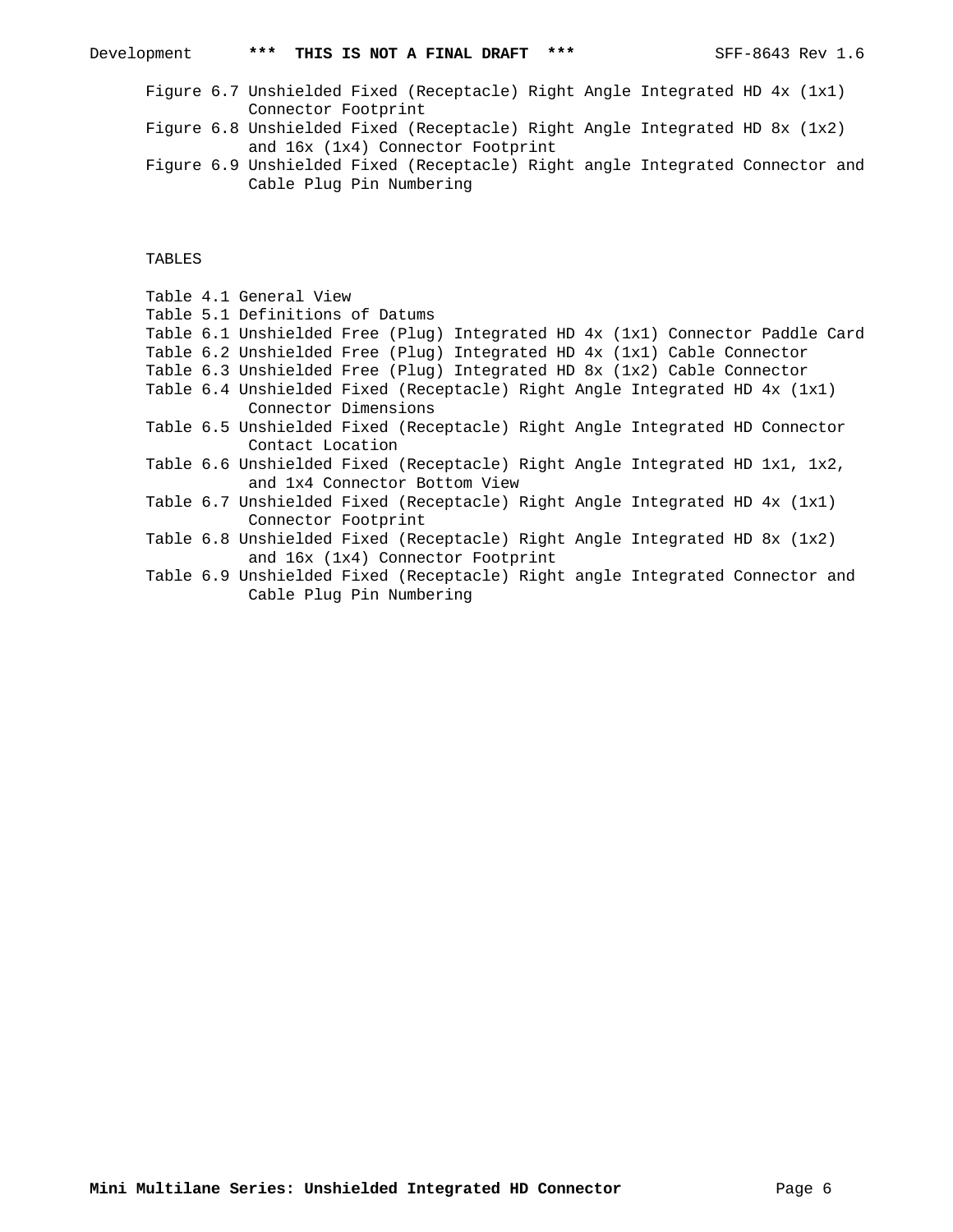SFF Committee

### **Mini Multilane Unshielded Integrated High Density (HD) Connector**

### **1. Scope**

This specification defines the Mini Multilane unshielded integrated HD cable connector plug, the unshielded integrated HD host board receptacle, and the latching requirements for them based upon the mating interface defined herein.

#### **1.1 Description of Clauses**

Clause 1 contains the Scope Clause 2 contains References, Related Standards and SFF Specifications Clause 3 contains the Definitions and Conventions Clause 4 contains the Description Clause 5 defines the Datums Clause 6 defines the Dimensions

#### **2. References**

The SFF Committee activities support the requirements of the storage industry, and it is involved with several standards.

#### **2.1 Industry Documents**

The following interface standards and specifications are relevant to this Specification.

- T10 / 1601D SAS 2-1 (Serial Attached SCSI SAS 2.1
- SFF-8410 High Speed Serial Testing for Copper Links
- SFF-8644 Mini Multilane Series: Shielded Integrated HD Connector

## **2.2 SFF Specifications**

There are several projects active within the SFF Committee. The complete list of specifications which have been completed or are still being worked on are listed in the specification at ftp://ftp.seagate.com/sff/SFF-8000.TXT

### **2.3 Sources**

Those who join the SFF Committee as an Observer or Member receive electronic copies of the minutes and SFF specifications (http://www.sffcommittee.com/ie/join.html).

Copies of ANSI standards may be purchased from the Inter-National Committee for Information Technology Standards (http://tinyurl.com/c4psg).

Copies of SFF, ASC T10 (SCSI), T11 (Fibre Channel) and T13 (ATA/SATA) standards and standards still in development are available on the HPE version of CD\_Access (http://tinyurl.com/85fts).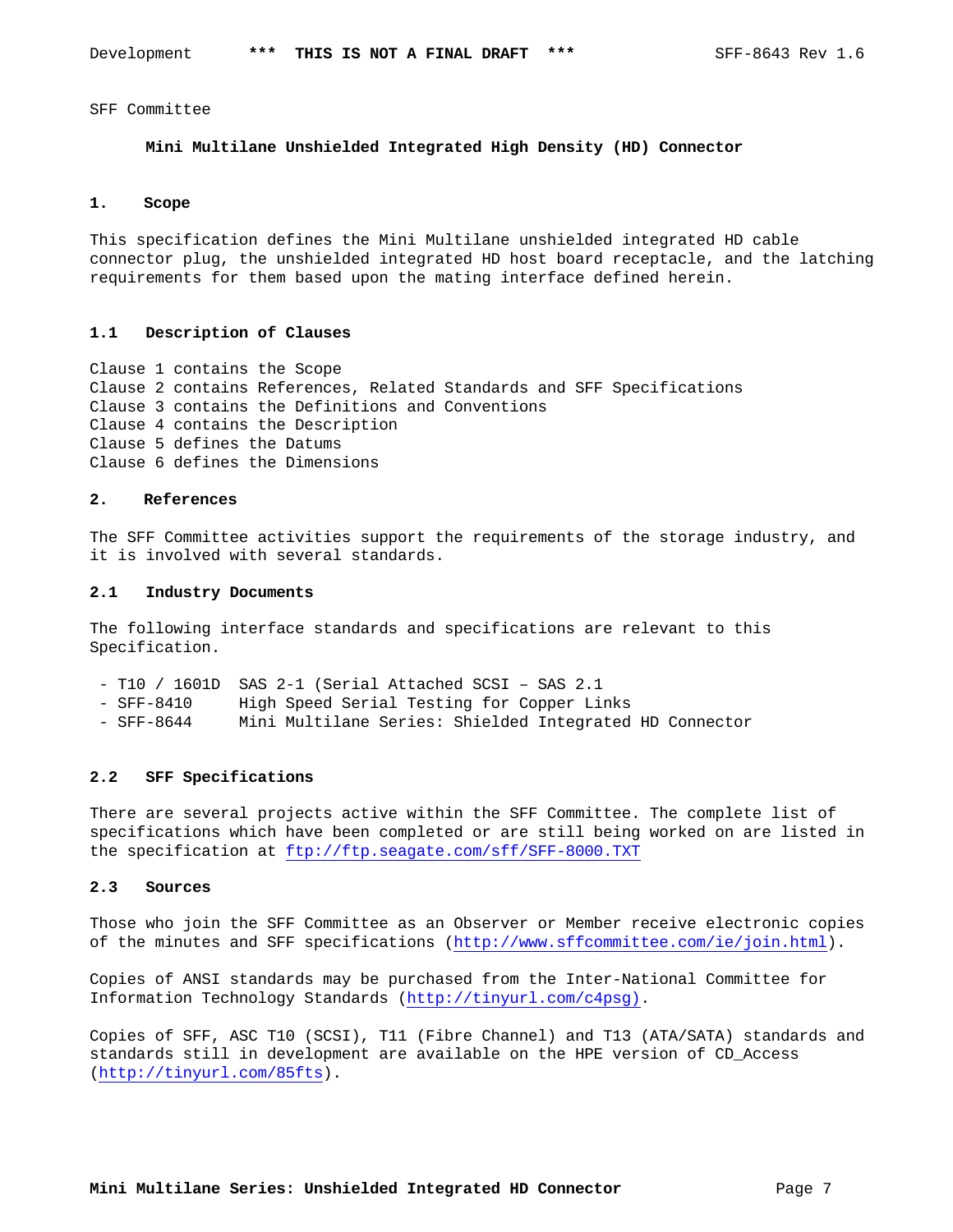#### **3. Definitions and Conventions**

### **3.1 Definitions**

For the purpose of SFF Specifications, the following definitions apply:

**Fixed**: Used to describe the gender of the mating side of the connector that accepts its mate upon mating. This gender is frequently, but not always, associated with the common terminology "receptacle". Other terms commonly used are "female" and "socket connector". The term "fixed" is adopted from EIA standard terminology as the gender that most commonly exists on the fixed end of a connection, for example, on the board or bulkhead side. In this specification "fixed" is specifically used to describe the mating side gender illustrated in Figure 2.

**Free**: Used to describe the gender of the mating side of the connector that penetrates its mate upon mating. This gender is frequently, but not always, associated with the common terminology "plug". Other terms commonly used are "male" and "pin connector". The term "free" is adopted from EIA standard terminology as the gender that most commonly exists on the free end of a connection, for example, on the cable side. In this specification "free" is specifically used to describe the mating side gender illustrated in Figure 2.

**Height:** Distance from board surface to farthest overall connector feature

**Mating Side**: The side of the connector that joins and separates from the mating side of a connector of opposite gender. Other terms commonly used in the industry are mating interface, separable interface and mating face.

| (HAS RETENTION RELEASE)<br>FREE | FIXED                       |
|---------------------------------|-----------------------------|
|                                 | <u>a kalendari da da ka</u> |
|                                 |                             |
|                                 | THE FIXED GENDER IS USED ON |
|                                 |                             |
|                                 | THE DEVICE SIDE EXCEPT WHEN |
|                                 | USED WITH WIRE TERMINATION  |
|                                 |                             |
| 弹弹的 医巴特希特伦肌 医原因内障的              |                             |
| 看護総計                            | 短翼裂缝                        |
|                                 | 2008/02/02/23               |

**FIGURE 3.1. MATING SIDE GENDER DEFINITION**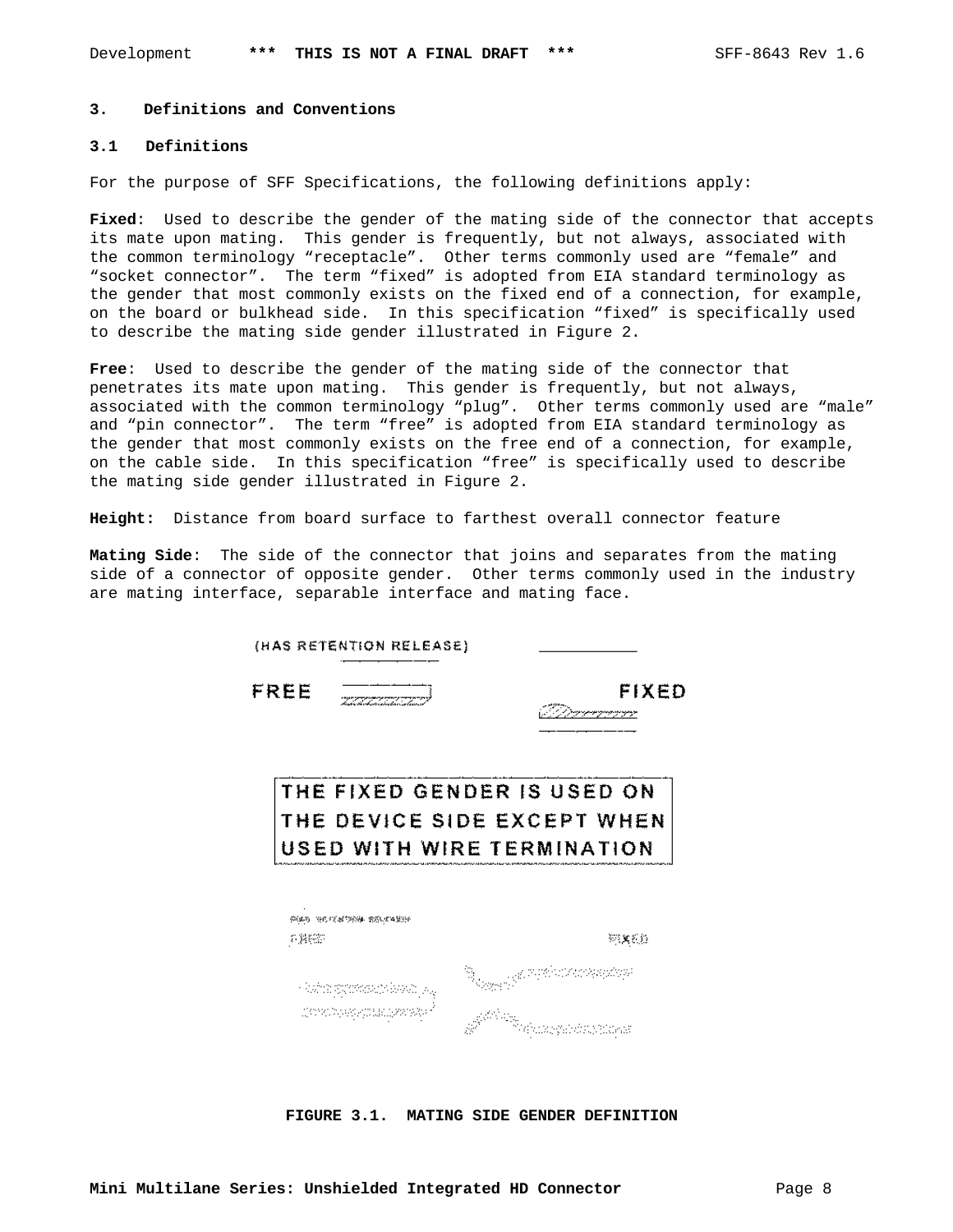**Press-fit**: Press-fit is a compliant pin, solder free process used to connect connector pins and tabs to a PCB. The mechanical and electrical interfaces between the connector and the PCB are made by a spring-like compliant pin and a plated thru hole (via).

**Right Angle**: A connector design for use with printed circuit board assembly technology where the mating direction is parallel to the plane of the printed circuit board.

**Straight**: A connector design for use with printed circuit board assembly technology where the mating direction is perpendicular to the plane of the printed circuit board.

**Surface Mount**: A connector design and a printed circuit board design style where the connector termination points do not penetrate the printed circuit board and are subsequently soldered to the printed circuit board.

**Termination Side**: The side of the connector opposite the mating side that is used for permanently attaching conductors to the connector. Due to pin numbering differences between mating side genders the termination side shall always be specified in conjunction with a mating side of a specific gender. Other terms commonly used in the industry are: back end, non-mating side, footprint, pc board side, and post side.

**Through Hole**: A connector design and a printed circuit board design style where the connector termination points penetrates the printed circuit board and are subsequently soldered to the printed circuit board.

#### **3.2 Conventions**

The dimensioning conventions are described in ANSI-Y14.5M, Geometric Dimensioning and Tolerancing. All dimensions are in millimeters.

Dimension related requirements for the connector system addressed in this document are specified in the tables and figures in clause 6.

The American convention of numbering is used i.e., a comma separates the thousands and higher multiples, and a period is used as the decimal point. This is equivalent to the ISO/IEC convention of a space and comma.

| American:   |  | ISO:        |
|-------------|--|-------------|
| 0.6         |  | 0.6         |
| 1,000       |  | 1000        |
| 1,323,462.9 |  | 1 323 462.9 |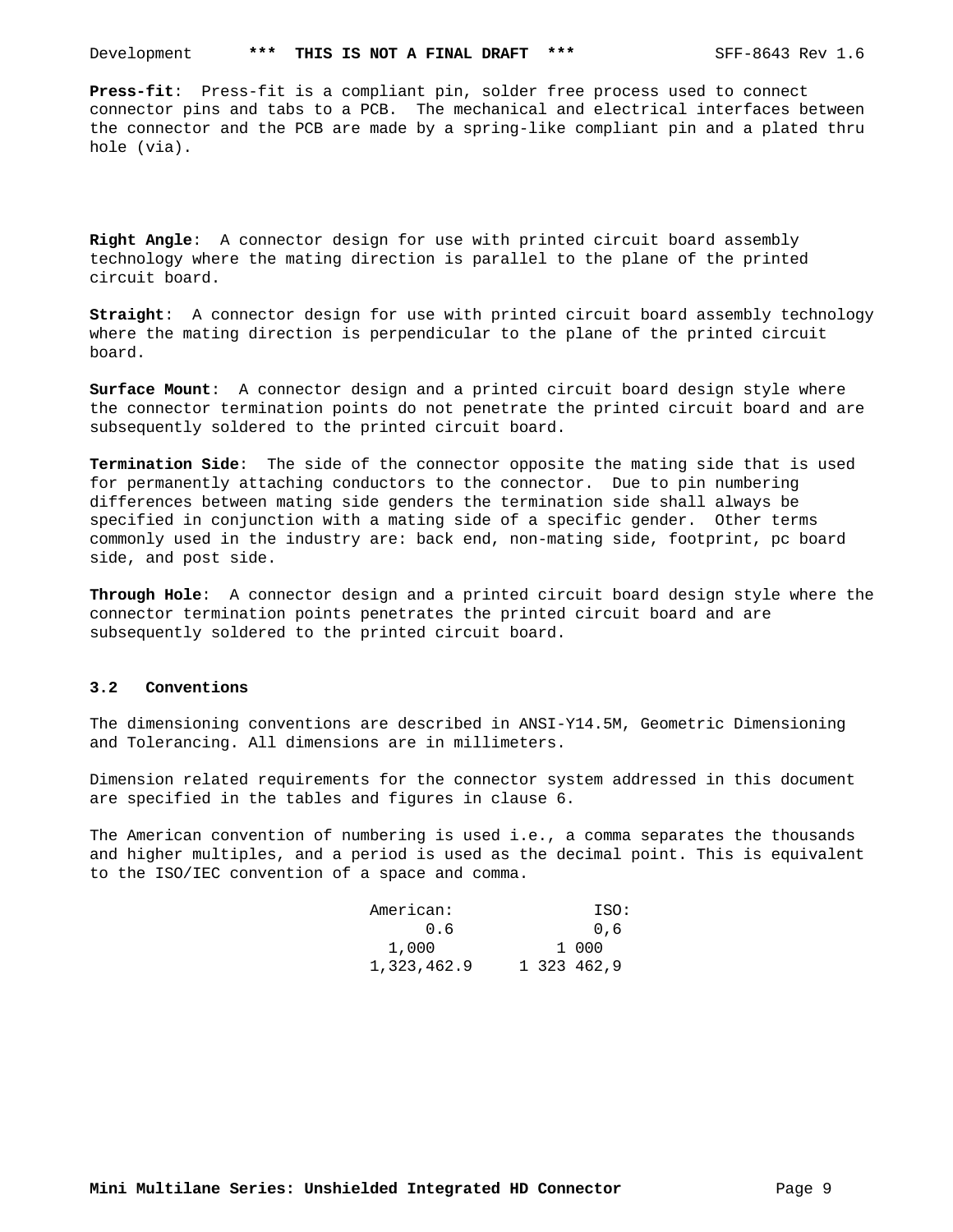## **4. Description**

The connector system is based upon an integrated receptacle connector and guide shell. The host board footprint positioning holes contain the critical dimensions for locating the integrated receptacle/guide shell. The receptacle guide shell functions as the guide and strain relief for the free (plug) connector interface and also provides the latching points for the plug connector. This connector system provides positive retention along with ease of insertion and removal.

## **4.1 General View**







8x Plug



1x4 4x Receptacle

**FIGURE 4.1. GENERAL VIEW OF UNSHIELDED INTEGRATED HD CONNECTOR CONFIGURATIONS**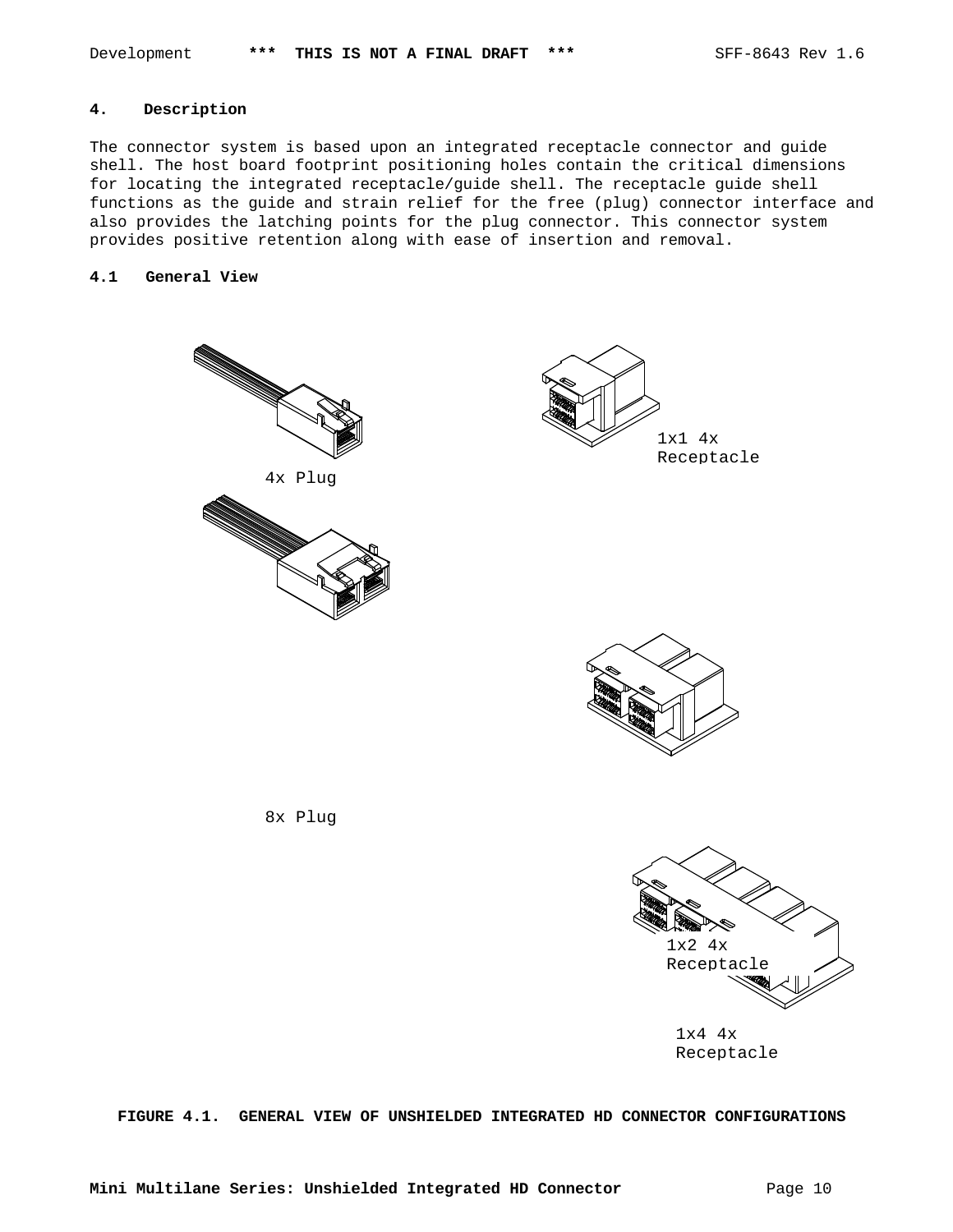## **TABLE 4.1. UNSHIELDED INTEGRATED HD CONNECTOR CONFIGURATIONS**

| Ports | Unshielded Version | Orientation |  |  |
|-------|--------------------|-------------|--|--|
|       | Positions          |             |  |  |
| 1x1   | 36 Position        | Right Angle |  |  |
| 1x2   | 72 Position        | Right Angle |  |  |
| 1x4   | 144 Position       | Right Angle |  |  |

## **5.0 DATUM DEFINITIONS**

## **5.1 DEFINITION OF DATUMS**



**FIGURE 5.1 DEFINITION OF DATUMS**

## **TABLE 5.1 DEFINITION OF DATUMS**

| Datum | Description                             | See Figure |
|-------|-----------------------------------------|------------|
| Α     | Width of Paddle Card                    |            |
| в     | Top Surface of Paddle Card              |            |
|       | Front Edge of Signal Pad on Paddle Card |            |
|       | Width of Plug Snout                     |            |
|       | Body of Plug                            |            |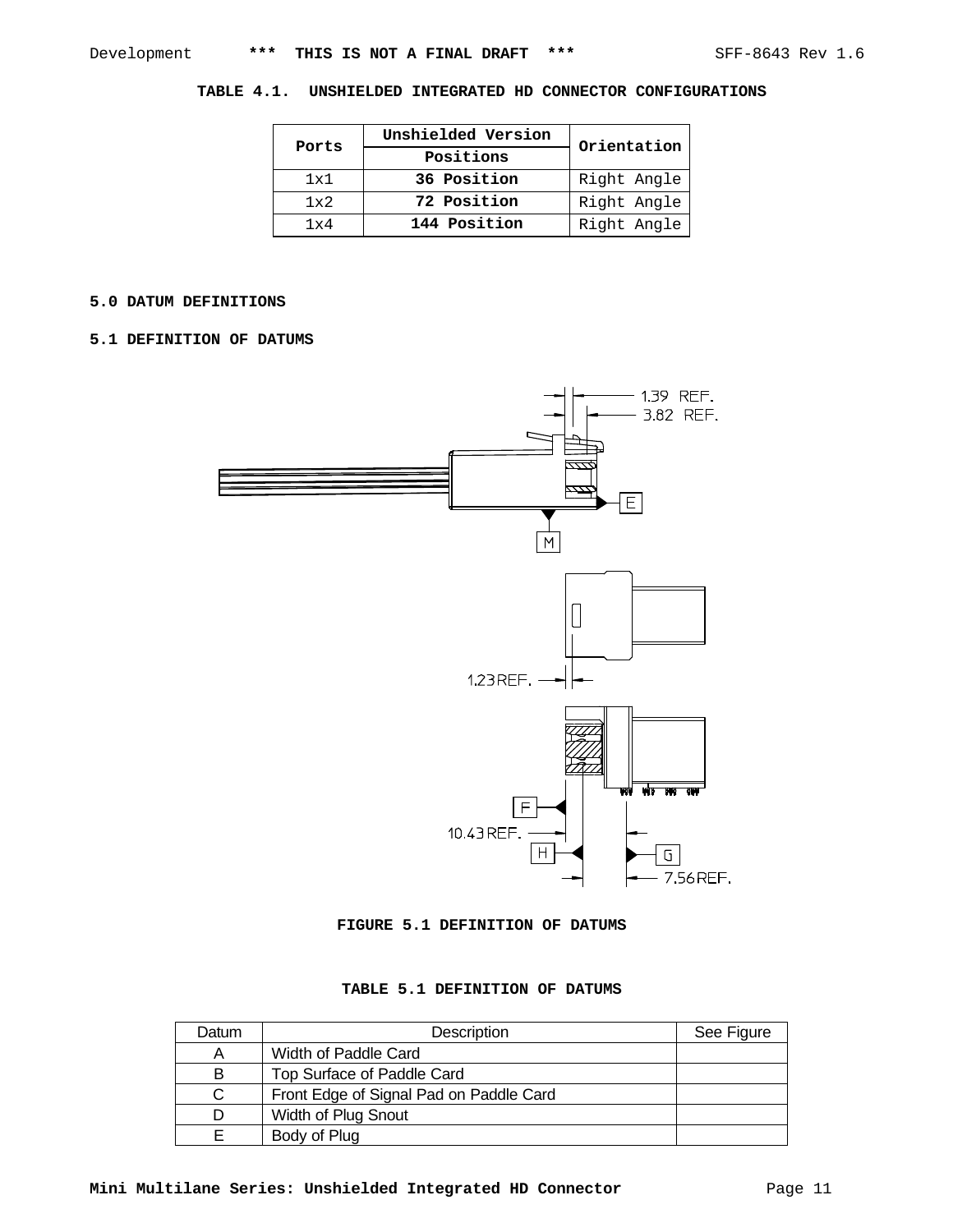|   | Front Edge of Receptacle Snout             |
|---|--------------------------------------------|
| G | Centerline of First Row of Compliant Tails |
| н | <b>Centerline of Receptacle Contacts</b>   |
|   | Width of Receptacle Snout                  |
|   | <b>Centerline of Outer Holes</b>           |
|   | Centerline of First Row of PCB Holes       |
|   | Surface of PCB                             |
| м | Bottom of Plug Body                        |
| N | Centerline of Plug Snout Opening           |

## **6.0 UNSHIELDED INTEGRATED HD CONNECTOR DIMENSIONAL REQUIREMENTS**

**6.1 UNSHIELDED FREE (PLUG) INTEGRATED HD CONNECTOR PADDLE CARD**



DATUM A - CENTERLINE OF PADDLE CARD DATUM B - TOP SURFACE OF PADDLE CARD DATUM C - LEADING EDGE OF THIRD MATE CONTACTS DEFINED BY OUTER PADS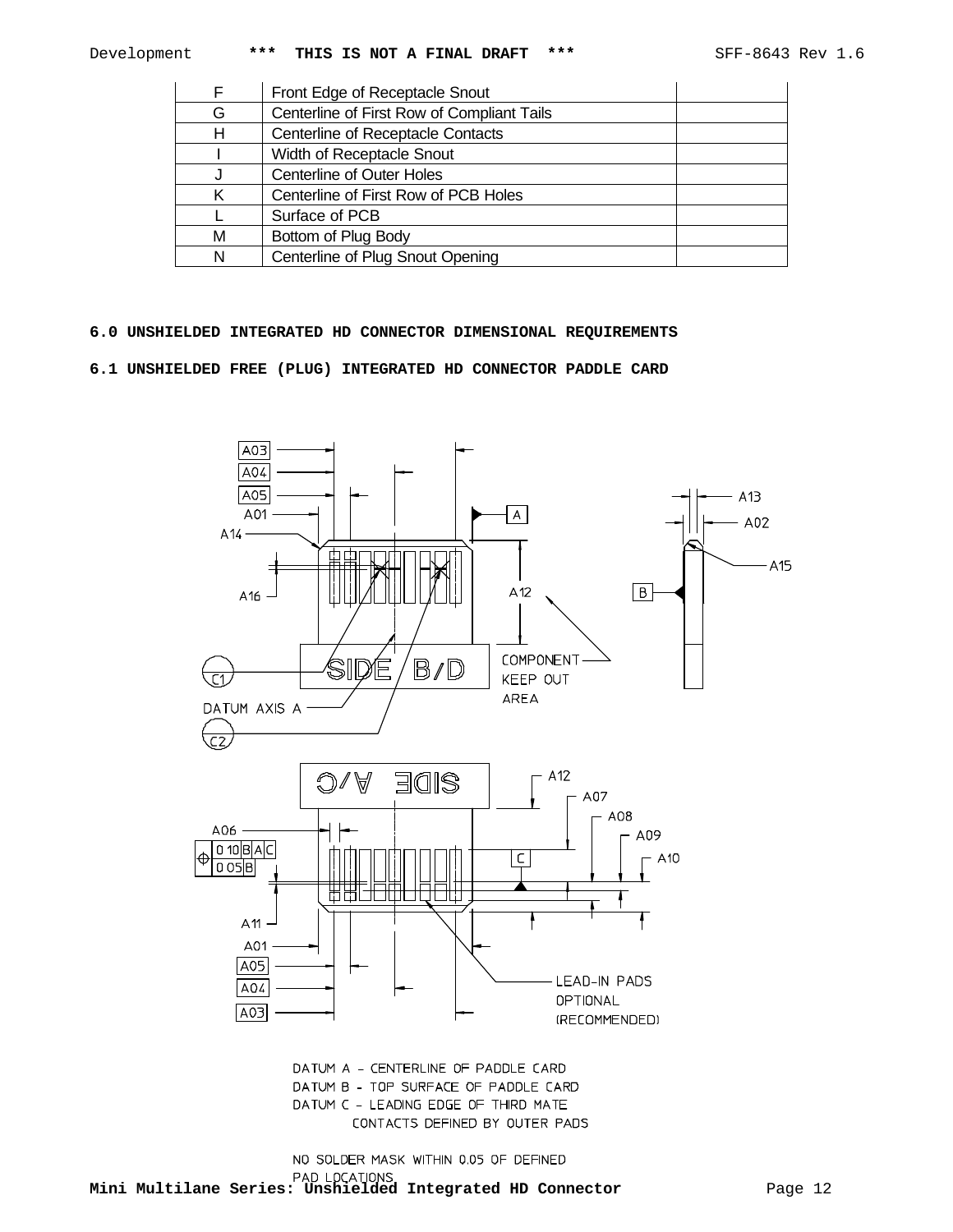**FIGURE 6.1 UNSHIELDED FREE (PLUG) INTEGRATED HD CONNECTOR PADDLE CARD DIMENSIONS**

# **TABLE 6.1 SHIELDED FREE (PLUG) HD CONNECTOR PADDLE CARD DIMENSIONS**

| Designator | Description                         | Dimension | Tolerance    |
|------------|-------------------------------------|-----------|--------------|
| A01        | Paddle Card Width                   | 7.65      | 0.10         |
| A02        | Paddle Card Thickness (across pads) | 1.00      | 0.10         |
| A03        | <b>First to Last Pad Centers</b>    | 6.00      | Basic        |
| A04        | Card Center to Outer Pad Center     | 3.00      | Basic        |
| A05        | Pad Center to Center (Pitch)        | 0.75      | <b>Basic</b> |
| A06        | Pad Width                           | 0.55      | 0.03         |
| A07        | Pad Length - Third Mate             | 1.55      | Min.         |
| A08        | Third Mate to First Mate            | 0.90      | 0.05         |
| A09        | Third Mate to Second Mate           | 0.40      | 0.05         |
| A10        | Card Edge to Third Mate Pad         | 1.45      | 0.10         |
| A11        | Pad to Pre-Pad                      | 0.08      | 0.015        |
| A12        | Component Keep Out Area             | 5.40      | Min.         |
| A13        | Lead-in Flat                        | 0.36      | Ref          |
| A14        | Lead-in Chamfer x 45 <sup>o</sup>   | 0.50      | 0.05         |
| A15        | Lead-in Chamfer x 45°               | 0.30      | 0.05         |
| A16        | Third Mate Pad to Datum C           | 0.00      | 0.03         |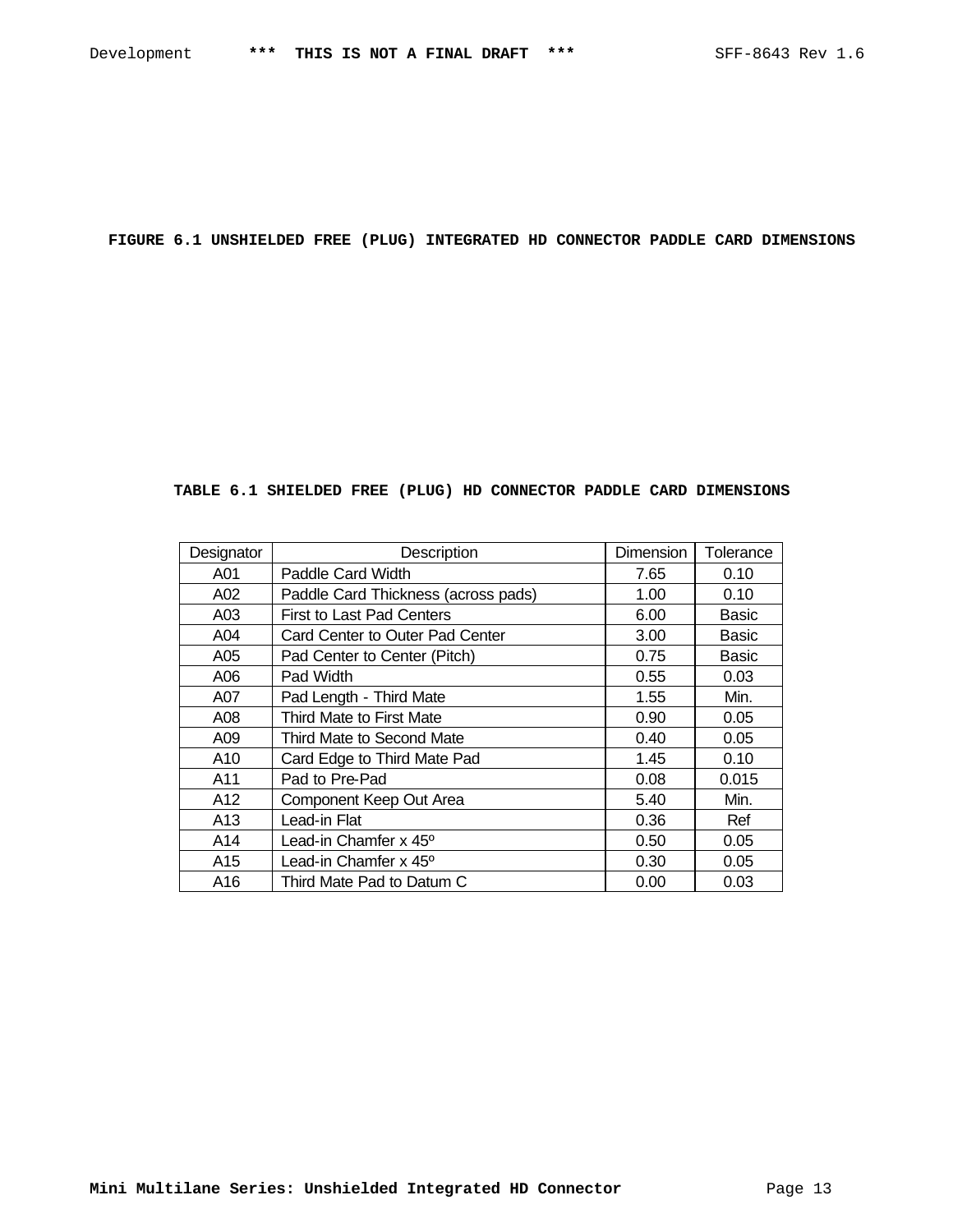## **6.2 UNSHIELDED FREE (PLUG) 4X INTEGRATED HD CABLE CONNECTOR**



**FIGURE 6.2. UNSHIELDED FREE (PLUG) 4X INTEGRATED HD CABLE CONNECTOR**

| TABLE 6.2 UNSHIELDED FREE (PLUG) 4X INTEGRATED HD CABLE CONNECTOR |  |  |  |  |
|-------------------------------------------------------------------|--|--|--|--|

| Designator | Description                            | Dimension | Tolerance |
|------------|----------------------------------------|-----------|-----------|
| G01        | Plug Body Length                       | 26.75     | Max       |
| G02        | <b>Snout - Lower Thickness</b>         | 1.43      | 0.05      |
| G03        | Latch Barb Height                      | 2.49      | 0.10      |
| G04        | Latch Height                           | 3.00      | 0.75      |
| G05        | Snout Width - Inside                   | 9.40      | 0.08      |
| G06        | Snout Width - Outside                  | 11.85     | 0.10      |
| G07        | Snout Height - Inside                  | 8.05      | 0.08      |
| G08        | Snout Height - Outside                 | 10.28     | 0.10      |
| G09        | Snout Top to Upper PCB                 | 2.82      | 0.10      |
| G10        | Upper PCB to Lower PCB                 | 4.00      | 0.05      |
| G11        | Plug Front to Latch Stop               | 5.56      | 0.10      |
| G12        | Plug Lead-In                           | 1.03      | 0.15      |
| G13        | Plug Front to Latch                    | 13.00     | 1.50      |
| G14        | Latch Barb to PCB Third Mate Pad Front | 2.43      | 0.08      |
| G15        | Latch Width                            | 3.20      | Min       |
| G16        | Latch Barb Width                       | 2.00      | 0.15      |
| G17        | Plug Front to Latch Barb               | 4.14      | 0.08      |
| G18        | <b>Plug Opening Depth</b>              | 5.75      | Min       |
| G19        | <b>PCB Width</b>                       | 7.65      | 0.10      |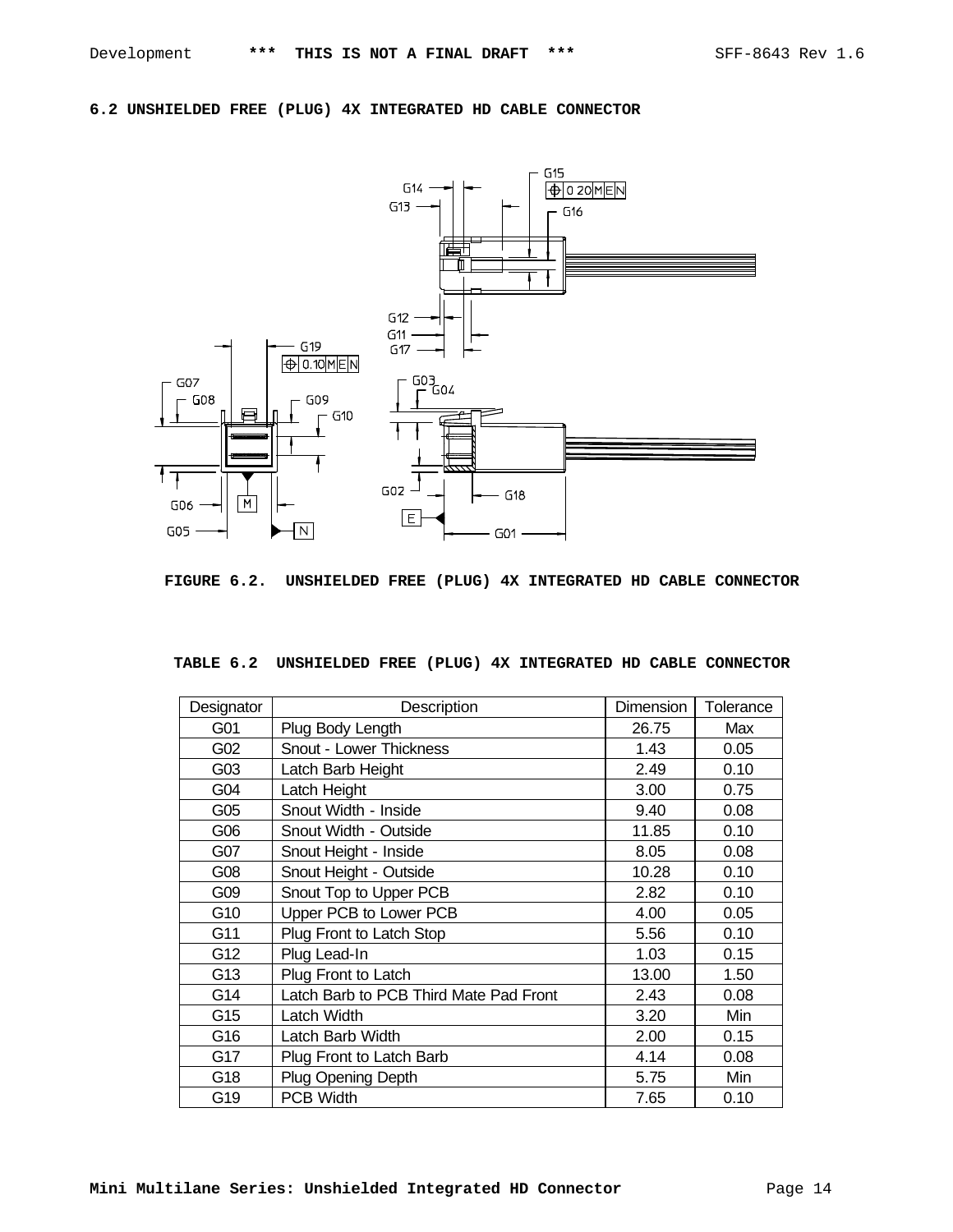# **6.3 UNSHIELDED FREE (PLUG) 8X INTEGRATED HD CABLE CONNECTOR**



**FIGURE 6.3 UNSHIELDED FREE (PLUG) 8X INTEGRATED HD CABLE CONNECTOR**

|  | TABLE 6.3 UNSHIELDED FREE (PLUG) INTEGRATED HD CABLE CONECTOR |  |  |  |
|--|---------------------------------------------------------------|--|--|--|

| Designator       | Description            | Dimension | Tolerance |
|------------------|------------------------|-----------|-----------|
| H <sub>01</sub>  | Plug Body Length       | 26.75     | Max       |
| H <sub>02</sub>  | Snout Width - Inside   | 9.40      | 0.08      |
| H <sub>03</sub>  | Snout Width - Outside  | 23.85     | 0.10      |
| H <sub>04</sub>  | Snout Height - Outside | 10.28     | 0.10      |
| H <sub>05</sub>  | Snout Height - Inside  | 8.05      | 0.08      |
| H <sub>06</sub>  | Port Spacing           | 12.00     | 0.05      |
| H <sub>0</sub> 7 | Plug Body Width        | 23.85     | 0.15      |
| H <sub>08</sub>  | Latch Barb Width       | 2.00      | 0.15      |
| H <sub>09</sub>  | Latch Width            | 15.20     | Min       |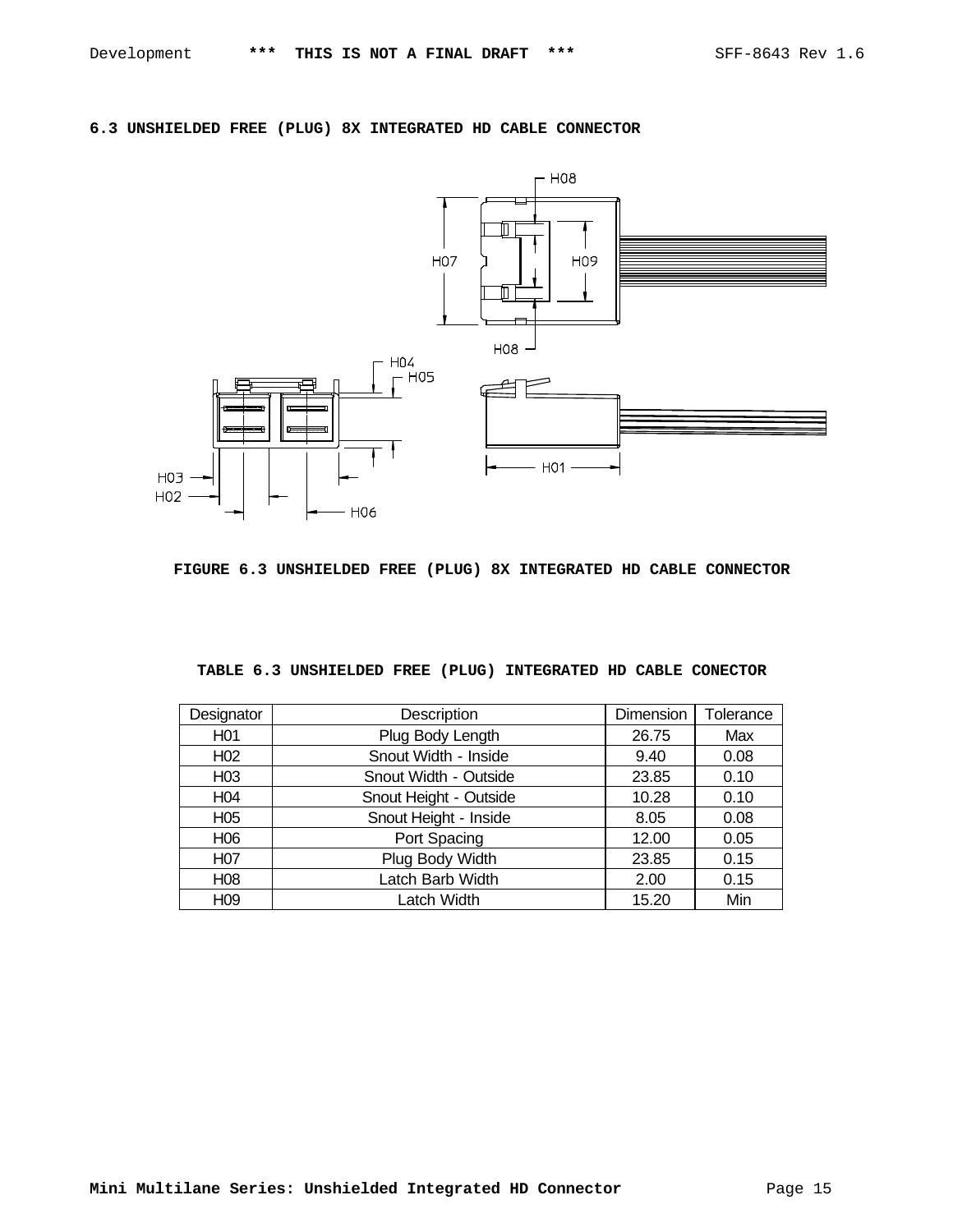# **6.4. UNSHIELDED FIXED (RECEPTACLE) RIGHT ANGLE HD INTEGRATED HD CONNECTOR DIMENSIONS**

![](_page_15_Figure_3.jpeg)

**FIGURE 6.4 UNSHIELDED FIXED (RECEPTACLE) RIGHT ANGLE INTEGRATED HD CONNECTOR DIMENSIONS**

|  |  | TABLE 6.4 UNSHIELDED FIXED (RECEPTACLE) RIGHT ANGLE INTEGRATED HD CONNECTOR |  |  |  |
|--|--|-----------------------------------------------------------------------------|--|--|--|
|  |  | <b>DIMENSIONS</b>                                                           |  |  |  |

| Designator | Description                        | <b>Dimension</b> | Tolerance |
|------------|------------------------------------|------------------|-----------|
| <b>B01</b> | Datum G to Front Face              | 10.43            | 0.10      |
| <b>B02</b> | Datum G to End of Snout            | 3.85             | 0.05      |
| <b>B03</b> | <b>Body Height</b>                 | 11.95            | 0.08      |
| <b>B04</b> | <b>Overall Height</b>              | 13.92            | 0.08      |
| <b>B05</b> | Datum G to Front of Latch Frame    | 10.43            | 0.13      |
| <b>B06</b> | Receptacle Card Slot Width         | 7.85             | 0.08      |
| <b>B07</b> | Snout Width                        | 8.95             | 0.08      |
| <b>B08</b> | <b>Lower Card Slot Location</b>    | 4.55             | 0.10      |
| <b>B09</b> | Lower Card Slot to Upper Card Slot | 4.00             | 0.05      |
| <b>B10</b> | <b>Body Width</b>                  | 8.99             | 0.13      |
| <b>B11</b> | Latch Slot Length                  | 1.45             | 0.10      |
| <b>B12</b> | Latch Frame Width                  | 15.16            | 0.13      |
| <b>B13</b> | Latch Frame Width                  | 14.17            | 0.13      |
| <b>B14</b> | Latch Slot Width                   | 4.03             | 0.13      |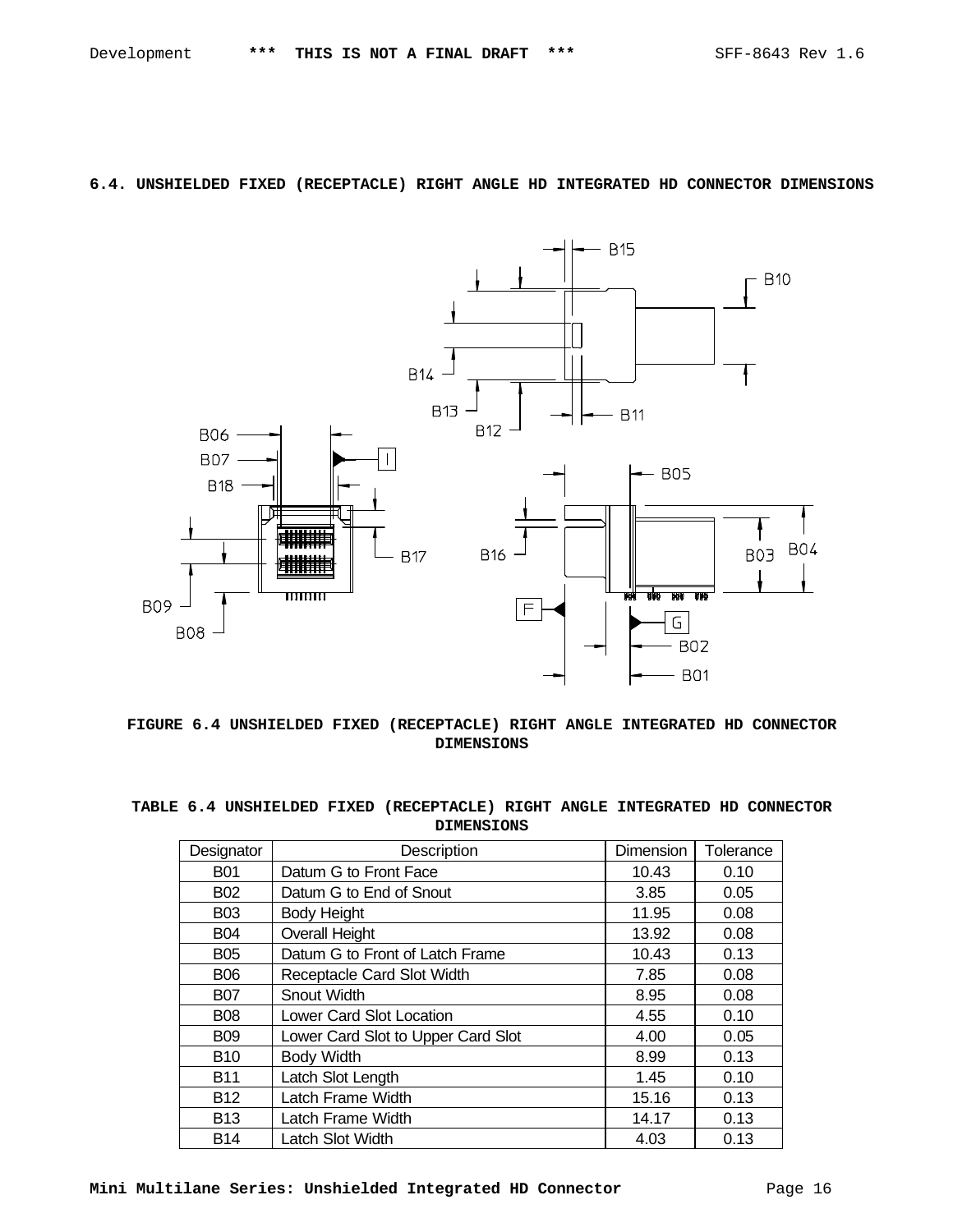| <b>B15</b> | Front Face to Latch Slot           | 1.23  | 0.05 |
|------------|------------------------------------|-------|------|
| <b>B16</b> | Snout to Latch Frame Bottom - Side | 1.15  | 0 13 |
| <b>B17</b> | Snout to Latch Frame Bottom        | 2.70  | 0.10 |
| <b>B18</b> | Latch Frame Opening                | 10.34 | 0.10 |

**6.5 UNSHIELDED FIXED (RECEPTACLE) RIGHT ANGLE INTEGRATED HD CONNECTOR CONTACT LOCATIONS**

![](_page_16_Figure_5.jpeg)

# **FIGURE 6.5 UNSHIELDED FIXED (RECEPTACLE) RIGHT ANGLE INTEGRATED HD CONNECTOR CONTACT LOCATION DIMENSIONS**

# **TABLE 6.5 UNSHIELDED FIXED (RECEPTACLE)RIGHT ANGLE INTEGRATED HD CONNECTOR CONTACT DIMENSIONS**

| Designator      | Description                  | Dimension | Tolerance |
|-----------------|------------------------------|-----------|-----------|
| CO <sub>1</sub> | Datum G to Contact Interface | 7.56      | 0.10      |
| CO <sub>2</sub> | Receptacle Snout Height      | 7.94      | 0.10      |
| CO <sub>3</sub> | Receptacle Card Slot Height  | 1.18      | 0.08      |
| CO <sub>4</sub> | <b>Contact Gap</b>           | 0.45      | 0.15      |
| C <sub>05</sub> | Card Slot Lead-In            | 1.00      | 0.25      |
| C <sub>06</sub> | Card Slot Depth              | 6.13      | 0.15      |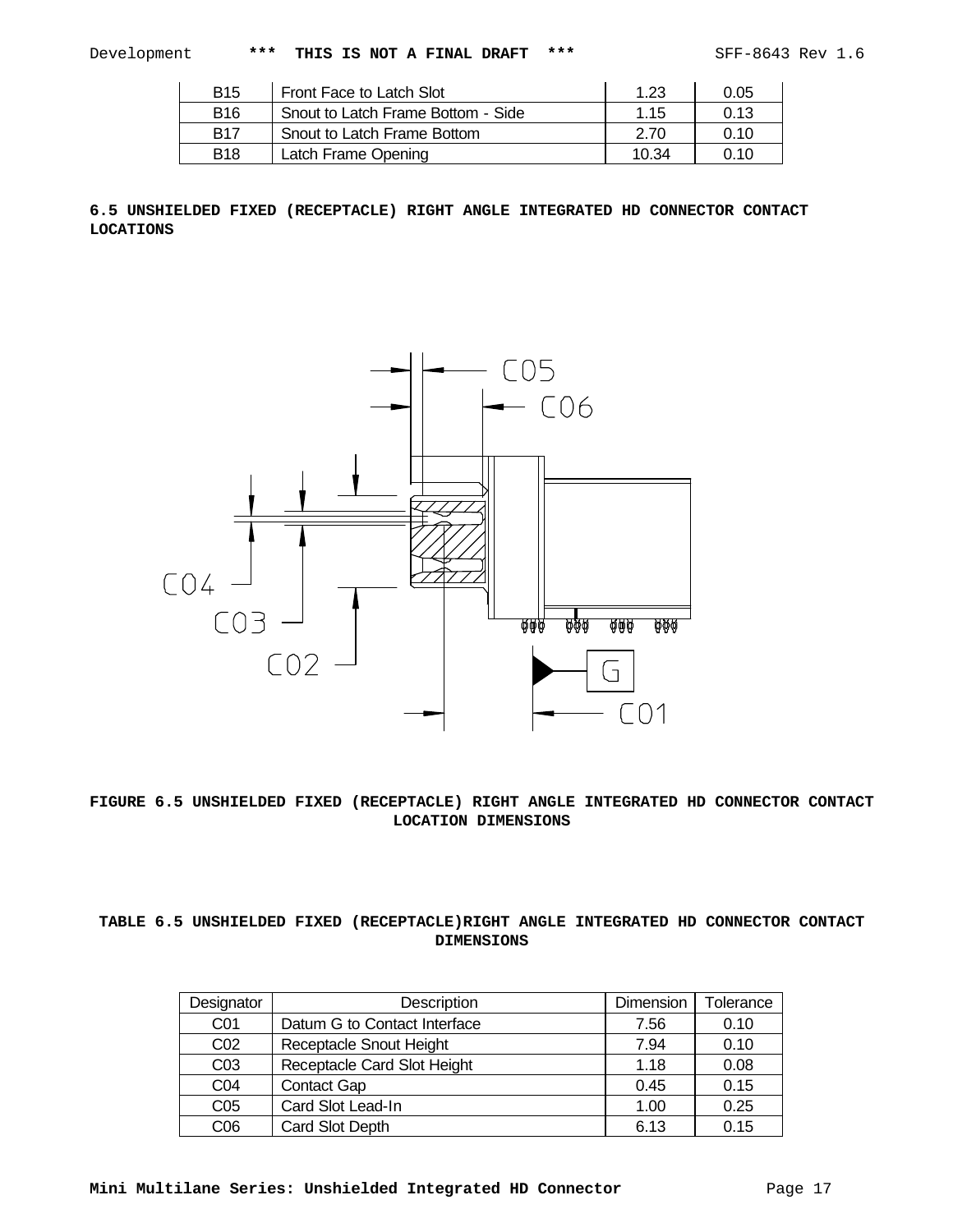## **6.6 UNSHIELDED FIXED (RECEPTACLE) RIGHT ANGLE INTEGRATED HD CONNECTOR HOLD-DOWN & PITCH DIMENSIONS FOR ALL CONFIGURATIONS**

![](_page_17_Figure_3.jpeg)

![](_page_17_Figure_4.jpeg)

1x2 INTEGRATED CONNECTOR

![](_page_17_Figure_6.jpeg)

1x4 INTEGRATED CONNECTOR

**FIGURE 6.6 UNSHIELDED FIXED (RECEPTACLE) RIGHT ANGLE INTEGRATED HD CONNECTOR HOLD-DOWN & PITCH DIMENSIONS FOR ALL CONFIGURATIONS**

**TABLE 6.6 UNSHIELDED FIXED (RECEPTACLE) RIGHT ANGLE INTEGRATED HD CONNECTOR HOLD-DOWN & PITCH DIMENSIONS FOR ALL CONFIGURATIONS**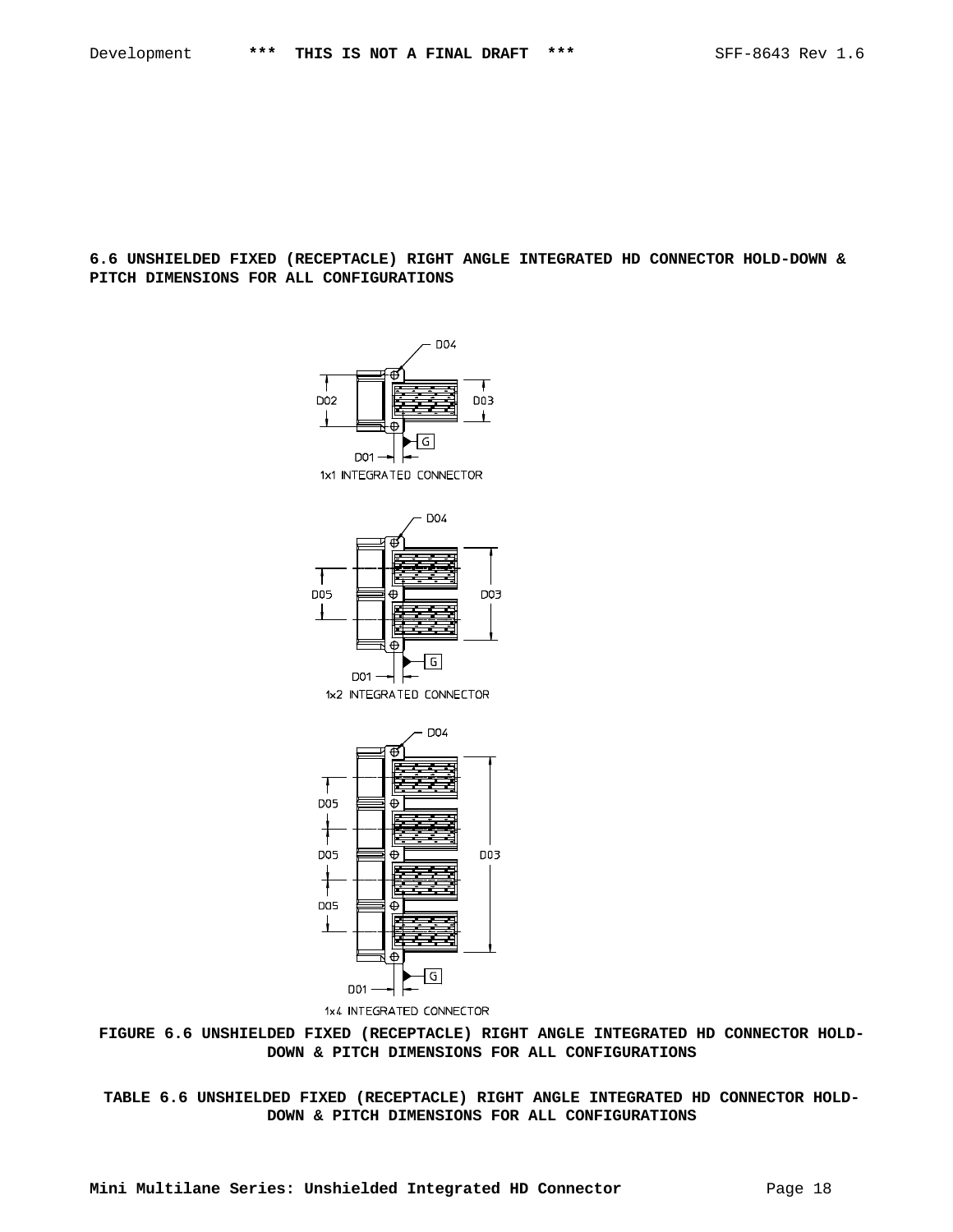$E13$ 

 $E14$ 

| Designator      | Description                         | Dimension | Tolerance |
|-----------------|-------------------------------------|-----------|-----------|
| D <sub>01</sub> | Datum G to Mounting Hole            | 2.15      | 0.15      |
| D <sub>02</sub> | Mounting Hole to Mounting Hole      | 12.00     | 0.05      |
| D <sub>03</sub> | 1x1 Integrated Connector Body Width | 9.75      | 0.10      |
| D <sub>03</sub> | 1x2 Integrated Connector Body Width | 21.75     | 0.10      |
| D <sub>03</sub> | 1x4 Integrated Connector Body Width | 45.75     | 0.10      |
| D <sub>04</sub> | <b>Mounting Hole Diameter</b>       | 1.80      | Ref       |
| D <sub>05</sub> | Port to Port Spacing                | 12.00     | 0.05      |

## **6.7 UNSHIELDED FIXED (RECEPTACLE) 1X1 RIGHT ANGLE INTEGRATED HD CONNECTOR FOOTPRINT**

![](_page_18_Figure_5.jpeg)

**FIGURE 6.7 UNSHIELDED FIXED (RECEPTACLE) 1X1 RIGHT ANGLE INTEGRATED HD CONNECTOR FOOTPRINT**

# **TABLE 6.7 UNSHIELDED FIXED (RECEPTACLE) 1X1 RIGHT ANGLE INTEGRATED HD CONNECTOR FOOTPRINT**

| Designator | Description                      | Dimension | Tolerance    |
|------------|----------------------------------|-----------|--------------|
| E01        | Datum K to Second Group          | 3.80      | <b>Basic</b> |
| E02        | Datum K to Third Group           | 7.60      | <b>Basic</b> |
| E03        | Datum K to Fourth Group          | 11.40     | <b>Basic</b> |
| E04        | Datum K to Mounting Hole         | 1.45      | <b>Basic</b> |
| E05        | Mounting Hole to Mounting Hole   | 12.00     | <b>Basic</b> |
| E06        | Receptacle Pin, Center to Center | 6.00      | <b>Basic</b> |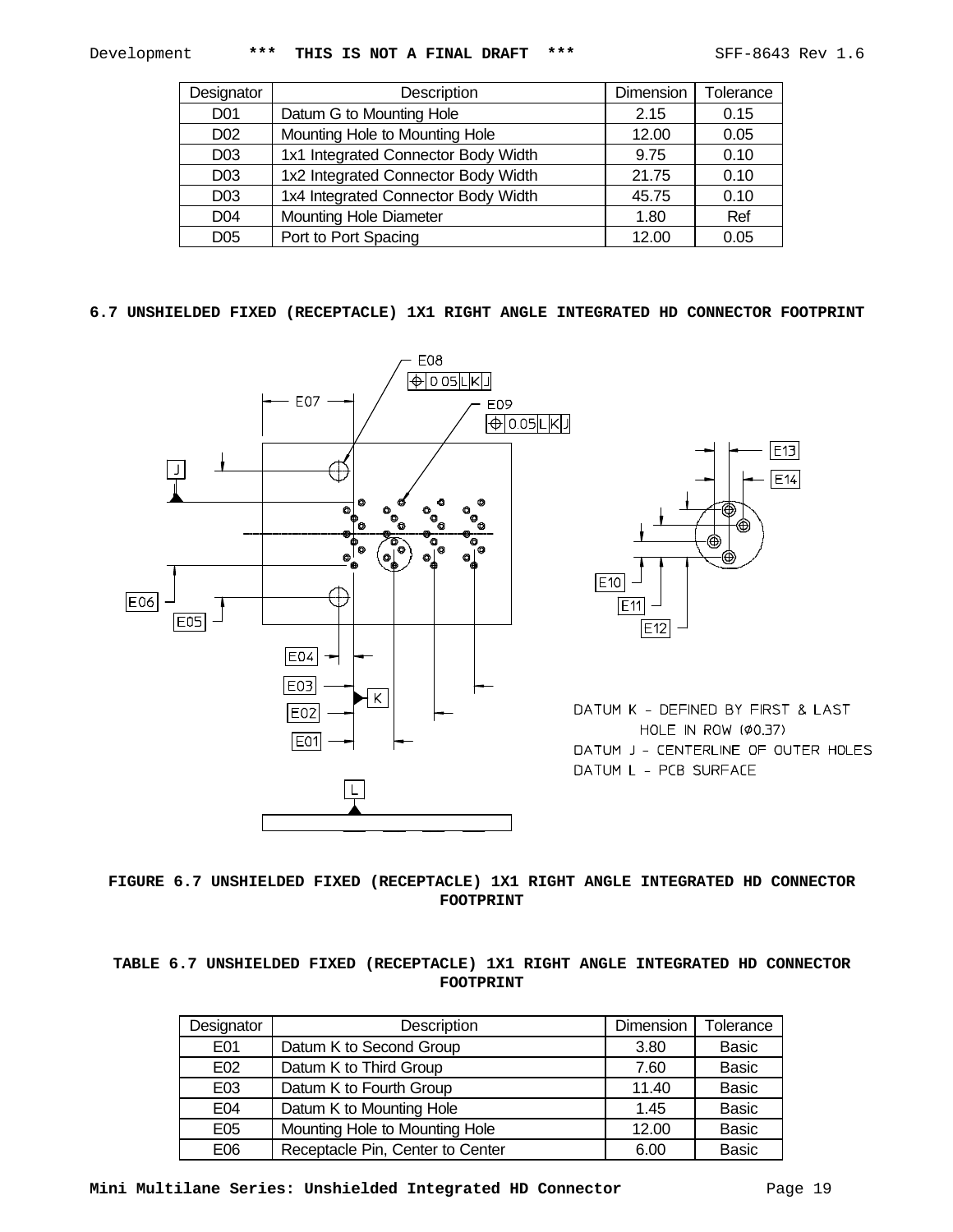| E07             | Datum to Front Edge of PCB    | 8.75 | 0.15         |
|-----------------|-------------------------------|------|--------------|
| E08             | <b>Mounting Hole Diameter</b> | 1.80 | 0.10         |
| E09             | Receptacle Hole Diameter      | 0.37 | 0.05         |
| E <sub>10</sub> | Receptacle Hole to Hole       | 0.75 | <b>Basic</b> |
| E <sub>11</sub> | Receptacle Hole to Hole       | 1.50 | <b>Basic</b> |
| E <sub>12</sub> | Receptacle Hole to Hole       | 2.25 | <b>Basic</b> |
| E <sub>13</sub> | Receptacle Hole to Hole       | 0.70 | <b>Basic</b> |
| F <sub>14</sub> | Receptacle Hole to Hole       | 1.40 | <b>Basic</b> |

**6.8 UNSHIELDED FIXED (RECEPTACLE) 1X2 & 1X4 RIGHT ANGLE INTEGRATED HD CONNECTOR FOOTPRINT**

![](_page_19_Figure_5.jpeg)